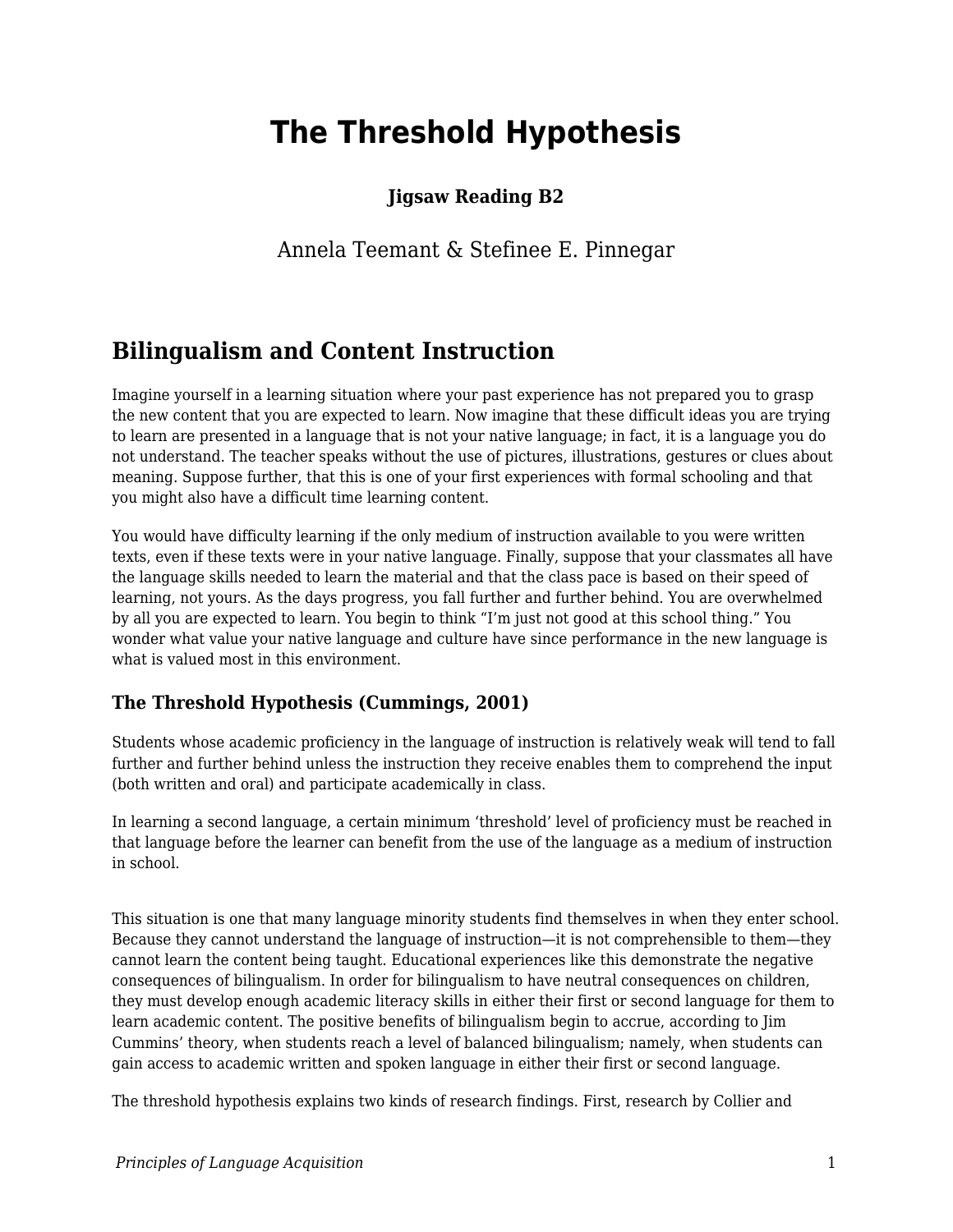Thomas shows that four to seven-year-old language minority children are at the greatest risk for academic failure. When children have a minimum of two years of schooling in their native language and develop native language literacy, they are more likely to be academically successful in their second language. The threshold hypothesis explains these findings by arguing that when learners have minimal academic proficiency and literacy development in their native language, they are more able to learn from the school curriculum and develop academic proficiency and literacy in their second language.

Second, the threshold hypothesis also explains why learners who are allowed to use their minority language for most or part of their elementary school experience show cognitive and academic advantages over their monolingual peers. The threshold hypothesis argues that "balanced" bilinguals who are literate in both languages receive positive benefits from bilingualism.

Let us return once more to the initial story. The story suggests the teacher provided a contextreduced learning experience. In other words, the teacher is using only words to communicate the curriculum to the learner. The learning situation is not context-enriched through the use of pictures, links to the child's native language, gestures, demonstrations, or clues to what the meaning of the language.

Making a learning situation context-embedded may appear easier for elementary teachers than secondary teachers. That may be an artifact of the kinds of textbooks used in secondary schools. Also, secondary teachers are often taught to make a course easier for students by reducing the complexity of the language and number of texts students are exposed to. The benefits of elaborating content through the use of pictures, examples, vocabulary activities, or embedding content in the experience of the students are less frequently discussed as strategies for reducing the complexity of language.

What the threshold hypothesis reveals is that students need to develop proficiency in a language so that they can gain access to the curriculum. Research results report that the best way to do this is to support students in developing and maintaining literacy in their native language. The threshold hypothesis also reveals that when students cannot gain access to the curriculum, because learning materials aren't comprehensible, they fail to progress academically and linguistically. This suggests that the lower the language proficiency of the child, the more necessary it is that learning tasks use strategies that embedded communication and texts in a rich and relevant context for learners. In addition, these tasks should be cognitively demanding. Helping students develop cognitive complexity will increase the likelihood of growth in their linguistic skills in both languages. Of course, what it means to provide a context-embedded curriculum will change as students develop higher levels of academic language skills.

Unfortunately, second language learners can fool us. We may think, based on their spoken language that they have more sophisticated and advanced language skills than they do. The threshold hypothesis reminds us that students need academic language skills that will give them access to the curriculum in either or both of their languages or they will suffer the negative consequences of bilingualism. Teachers should think carefully about the learning tasks they assign bilingual students: What does it demand linguistically, cognitively, and socially)? Will the demands promote cognitive and linguistic development? What must the child bring to the task to be successful? How can it be made relevant to the students' past experiences? How should it be presented? What text modification will support the student? What will constitute evidence of task success? The threshold hypothesis provides ways to think about the academic success and failure of our students. It also helps us think about how to promote their success rather than failure.